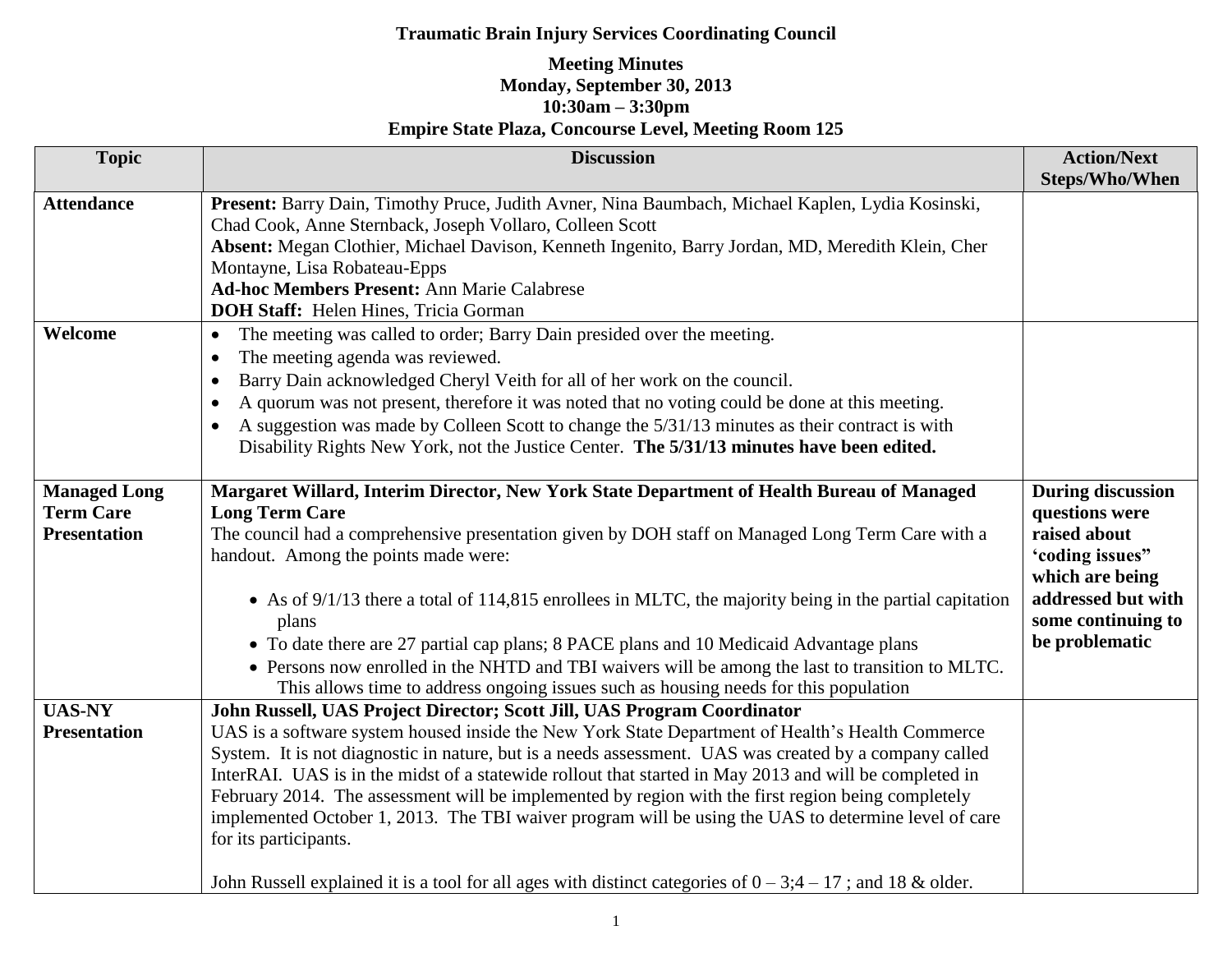| <b>Topic</b>                          | <b>Discussion</b>                                                                                                                                                                                                                                                                                                                                                                                                                                                                                                                                                                                                                                                                                                                                                                                                                                                                                                                                                                                                                                                                                                                                       | <b>Action/Next</b><br><b>Steps/Who/When</b> |
|---------------------------------------|---------------------------------------------------------------------------------------------------------------------------------------------------------------------------------------------------------------------------------------------------------------------------------------------------------------------------------------------------------------------------------------------------------------------------------------------------------------------------------------------------------------------------------------------------------------------------------------------------------------------------------------------------------------------------------------------------------------------------------------------------------------------------------------------------------------------------------------------------------------------------------------------------------------------------------------------------------------------------------------------------------------------------------------------------------------------------------------------------------------------------------------------------------|---------------------------------------------|
|                                       | Further, there are "boxes" in each section, which allows inclusion of written comments as part of a<br>person's UAS. This tool is only accessible through the State's Health Commerce System and has further<br>access protections based on an individual's access assignment or role. For example, an administrator of an<br>agency would likely have an access code different from a case manager and vice versa so that each would<br>have access to designated sites within the system for which they had been approved.<br>A number of concerns were raised but with a similar focus that TBI population not be "marginalized"<br>within this system and the larger MRT vision recognizing that it is a variable population in terms of<br>disability and service needs – wanted assurance the UAS is sensitive to this.<br>Members asked for a copy of the UAS but were informed the DOH was not authorized to do so due to the<br>licensing agreement with the company that holds the UAS copyright. Other means of access may be<br>available but not from DOH.                                                                                 |                                             |
| <b>State Agency</b><br><b>Updates</b> | New York State Education Department (NYSED)-ACCESS-VR - Anne Sternbach<br>Reported that changes in Supportive Employment are planned to commence in January 2014. The<br>program will be working on enhanced outreach to high schools to assist more students in the transition<br>from school to work.<br>New York State Office for People with Developmental Disabilities (OPWDD) - Nina Baumbach<br>Rate setting functions have moved from OPWDD to DOH. New "BRICK" rate methodology was<br>$\bullet$<br>formed so that rates will change within the overarching MA budget but agencies will have<br>transition time to adjust.<br>Front Door Program targeting outreach to families who may be needed services for the first time<br>$\bullet$<br>Justice Center for Protection of People with Special Needs-Colleen Scott<br>Reported that the former CQC transitioned to the Justice Center in June and that the $P \& A$ function was<br>transferred to the Not for Profit Group of Disability Advocates. Colleen's role is evolving but the Justice<br>Center will continue in advocacy work but the details of how are still being developed. |                                             |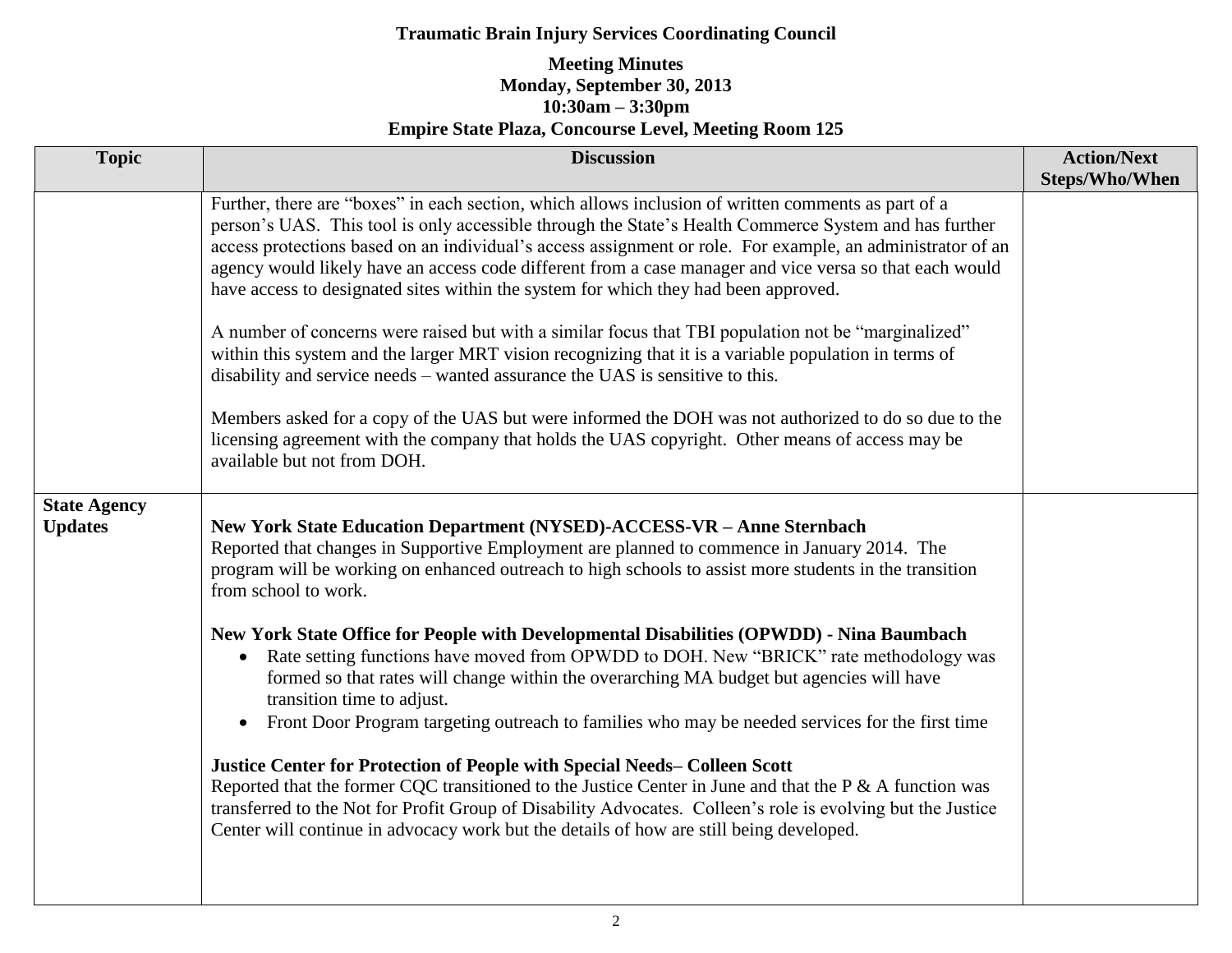| <b>Topic</b>        | <b>Discussion</b>                                                                                                                                                                                                                                                                                                                                                                                                                                                                                                                                                                                                                                                                                                                                                                                                                                                                                                                                                                                                                                                                                                                                                                                                                                                                                                                                                                                                                                                                                                                                                                                                                                                                                                                                                                                                                                        | <b>Action/Next</b><br><b>Steps/Who/When</b> |
|---------------------|----------------------------------------------------------------------------------------------------------------------------------------------------------------------------------------------------------------------------------------------------------------------------------------------------------------------------------------------------------------------------------------------------------------------------------------------------------------------------------------------------------------------------------------------------------------------------------------------------------------------------------------------------------------------------------------------------------------------------------------------------------------------------------------------------------------------------------------------------------------------------------------------------------------------------------------------------------------------------------------------------------------------------------------------------------------------------------------------------------------------------------------------------------------------------------------------------------------------------------------------------------------------------------------------------------------------------------------------------------------------------------------------------------------------------------------------------------------------------------------------------------------------------------------------------------------------------------------------------------------------------------------------------------------------------------------------------------------------------------------------------------------------------------------------------------------------------------------------------------|---------------------------------------------|
|                     | Department of Health (DOH) - Lydia Kosinski/Helen Hines<br>Lydia Kosinski - A report of the TBI Waiver was given. Current data shows there are 2888 persons<br>enrolled in the waiver with 297 providers participating. 1000 persons receive the Housing assistance.<br>Discharges from the program have lowered in comparison to new enrollments. CMS has extended the<br>waiver until December of this year and discussion continues with the goal of extending it further.<br>A guidance letter was transmitted in August to clarify the role of service coordinators when a fair hearing<br>is brought involving a TBI waiver participant. The letter did not make a material change but rather<br>explained the parameters of the acceptable role for case managers in such situations.<br>Helen Hines - The HRSA grant continues with implementing the recommendations of the TBI Action<br>Plan. Since June, work has included:<br>• Drafting TBI content for the DOH website that is to be more informative and user friendly. It is<br>now under DOH review.<br>Protocols for EMS professionals was focus of a day long discussion among experts in this field<br>$\bullet$<br>which resulted in the HRSA Grant Staff drafting suggested protocol with evidence based sources<br>and submitting it to the Bureau of EMS. The protocol is based on one written by Brent Feuz, a<br>former EMT and brain injury survivor and Dr. Antone Hardy. A handout for EMS and physicians<br>to give persons was also drafted and under review by DOH. A follow up meeting with experts ifs<br>planned for early December.<br>DOH applied for and received a national Community of Practice Grant that focuses on TBI in<br>$\bullet$<br>children. There is no funding attached but it provides access to best practices of the other 15 state<br>grantees. |                                             |
| <b>New Business</b> | <b>Committee Work-</b> Barry Dain suggested the formation of new committees to work on particular topics.<br>They are:<br>1. Repatriation Committee/MRT Committee. The purpose of this committee is to work on<br>removing or overcoming barriers to repatriation. Joseph Vallaro volunteered to chair this<br>committee. Timothy Pruce, Traci Allen, Karen Thayer, and Nina Baumbach volunteered to serve<br>on the committee.<br>2. Education/Training Committee. The purpose of this committee is to help identify the training<br>needs of providers and to fill in training gaps. The committee will also help to educate the public                                                                                                                                                                                                                                                                                                                                                                                                                                                                                                                                                                                                                                                                                                                                                                                                                                                                                                                                                                                                                                                                                                                                                                                                                |                                             |